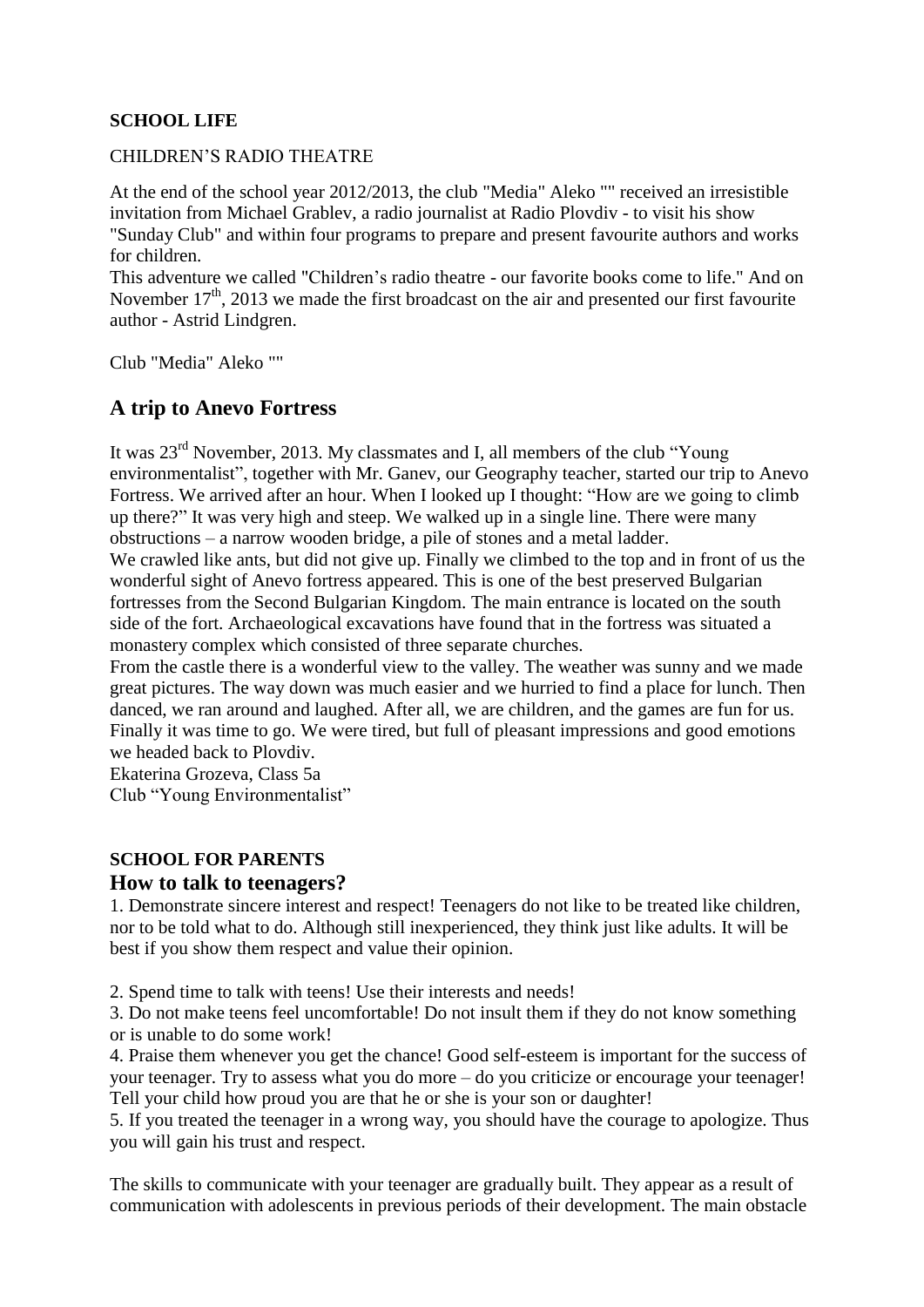to good communication in the teenage years is the shame that parents feel - they think that the topics are too "embarrassing" to be tackled. The truth is that teenagers already know much more than you think. The teenagers will share more when they are confident that they can always come to the parent when having a problem, when they trust him and feel safe. Zdravka Petrova – pedagogical adviser

## **LIBRARY – INFORMATION CENTRE**

Why is it extremely useful to read?

Over the weekend one of the greatest pleasures that you can enjoy is reading! And if you haven't done it recently, then we should motivate you. Because besides entertaining reading is very useful! It is a great way to get rid of the accumulated stress and make you dream. There are many benefits of reading for the mental state of a person and for his physical state. Now you pay attention to the most important reasons.

Reading makes us think. It stimulates the brain activity and generally supports the functions of the brain. And brain, just like the body, needs exercise. Well, reading gives it that exactly! Reading frees us from stress. It gives us a reason to stop, to escape for a while from the hectic daily schedule and move into another world. Reading enriches us intellectually. Hardly anyone would dispute this statement. Reading books reveals different perspectives, enriches our vocabulary and makes us reflect on our own beliefs and perceptions. Not to mention that in many books one can find invaluable information. Reading gives us more ideas. It has been shown that people who love to read are more creative. You never know when and what from what you have read will help you solve a problem in reality. Reading is the best sedative. At night it helps the body to relax and is a signal that it's time to rest. And even better is that reading is a prerequisite for good and sound sleep.

# **Maria Callas – 90th Anniversary**

The real name of the legendary opera singer Maria Callas is Maria Anna Sofia Cecilia Kalogeropulu. Her life was dynamic and interesting. Her parents were Greek. She was born in New York on December  $2<sup>nd</sup>$ , 1923. She returned to Greece to study opera singing. She became known in Italy, where her debut at La Scala was. She sang on the most famous opera stages around the world. An interesting fact of her life is the longstanding relationship with the Greek millionaire Aristotle Onassis. She died on September  $16<sup>th</sup>$ , 1977, at the age of 53 in Paris, France.

Remarkable are her performances in the opera, Tosca 'and Madame Butterfly "by Puccini,,, La Traviata" by Verdi,,, Norma " by Bellini.

The script writer Niall Johnson and producer Stephen Margolis decide to shoot a film about the life and works of the opera singer Maria Callas. The film will be made on her biography book "Too proud, too fragile" written by the Italian author Alfonso Signorini. Elena Penisheva – school librarian

### **LANGUAGE PAGE**

CHRISTMAS JOKES Do you have any Christmas jokes you would like to share? Send them to us and we'll include them here. What do you call people who are afraid of Santa Claus?

- Claustrophobic

What do snowmen eat for breakfast?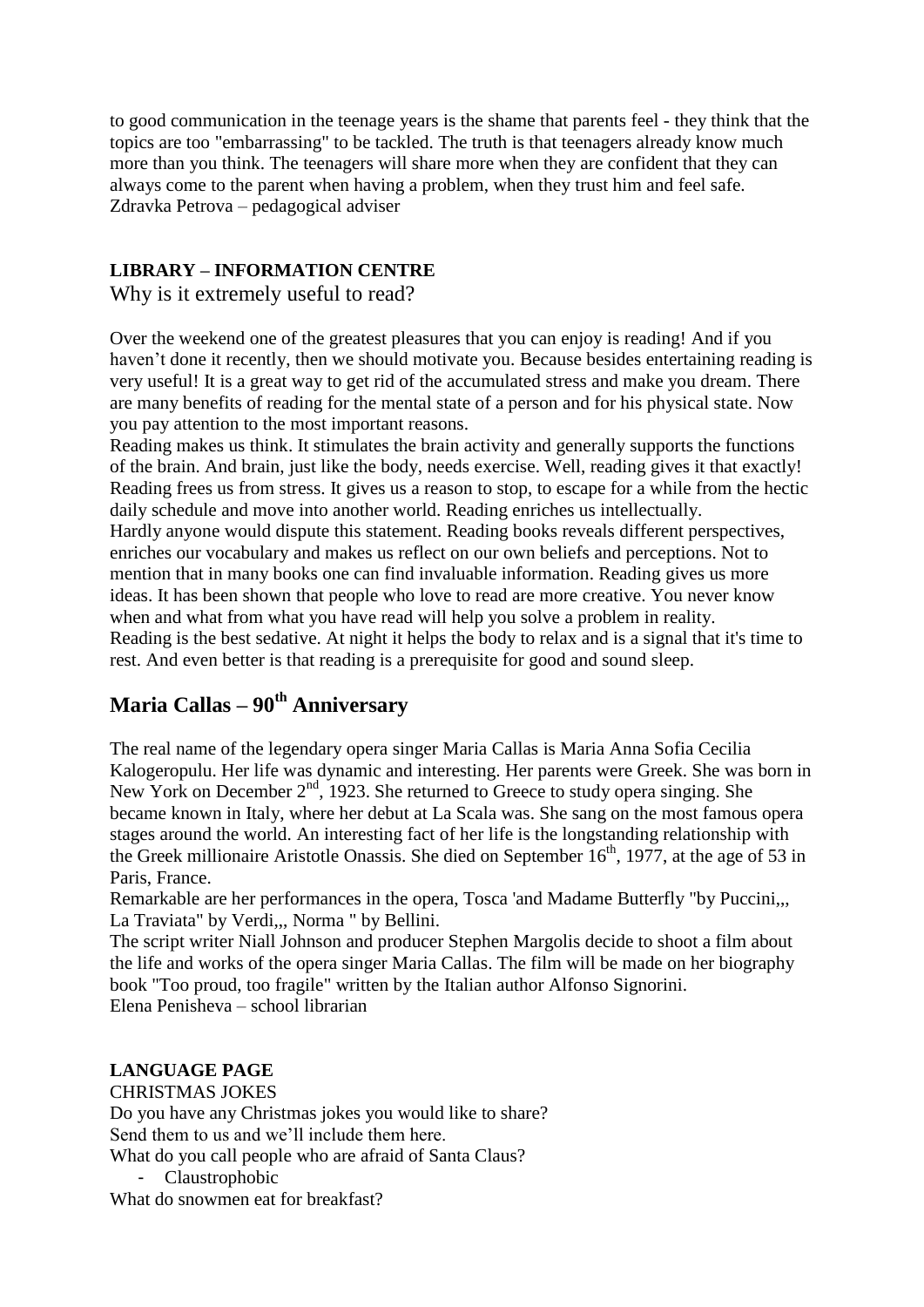- Snowflakes

What's red and white and gives presents to good little fish on Christmas?

- Sandy Claws

What do we call Santa when he stops moving?

- Santa Pause!

Where does a snowman keep his money?

- In a snow bank.
- If Frosty the Snowman married a vampire, what would they name their child? - Frostbite!

What Christmas song is hidden in the alphabet?

A B C D E F G H I J K M N O P Q R S T U V W X Y Z

Noel (No "L")

The Gold Wrapping Paper – A Short Christmas Story

Once upon a time, there was a man who worked very hard just to keep food on the table for his family. This particular year a few days before Christmas, he punished his little five-yearold daughter after learning that she had used up the family's only roll of expensive gold wrapping paper.

As money was tight, he became even more upset when on Christmas Eve he saw that the child had used all of the expensive gold paper to decorate one shoebox she had put under the Christmas tree. He also was concerned about where she had gotten money to buy what was in the shoebox.

Nevertheless, the next morning the little girl, filled with excitement, brought the gift box to her father and said, "This is for you, Daddy!"

As he opened the box, the father was embarrassed by his earlier overreaction, now regretting how he had punished her.

But when he opened the box, he found it was empty and again his anger flared. "Don't you know, young lady," he said harshly, "when you give someone a present, there's supposed to be something inside the package!"

The little girl looked up at him with sad tears rolling from her eyes and whispered: "Daddy, it's not empty. I blew kisses into it until it was all full."

The father was crushed. He fell on his knees and put his arms around his precious little girl. He begged her to forgive him for his unnecessary anger.

An accident took the life of the child only a short time later. It is told that the father kept this little gold box by his bed for all the years of his life. Whenever he was discouraged or faced difficult problems, he would open the box, take out an imaginary kiss, and remember the love of this beautiful child who had put it there.

In a very real sense, each of us has been given an invisible golden box filled with unconditional love and kisses from our family, friends and God. There is no more precious possession anyone could hold.

### **ECOLOGY**

### **How to preserve the Black Sea**

The Black Sea area is 420 000 km, its maximum depth is 2245 m, and the average depth is 1240 meters. Six countries border on the Black Sea - (225 km) Russia (800 km, incl. Azov Sea), Turkey (1329 km ), Ukraine (2 782 km,incl. Azov Sea). The population along the coast is about 16 million people.

The deep waters do not mix with the upper layers of water that receive oxygen from the atmosphere. As a result, over 90% of the deeper Black Sea volume is [anoxic](http://en.wikipedia.org/wiki/Anoxic) water.The Black Sea only experiences water transfer with the [Mediterranean](http://en.wikipedia.org/wiki/Mediterranean_Sea) Sea.